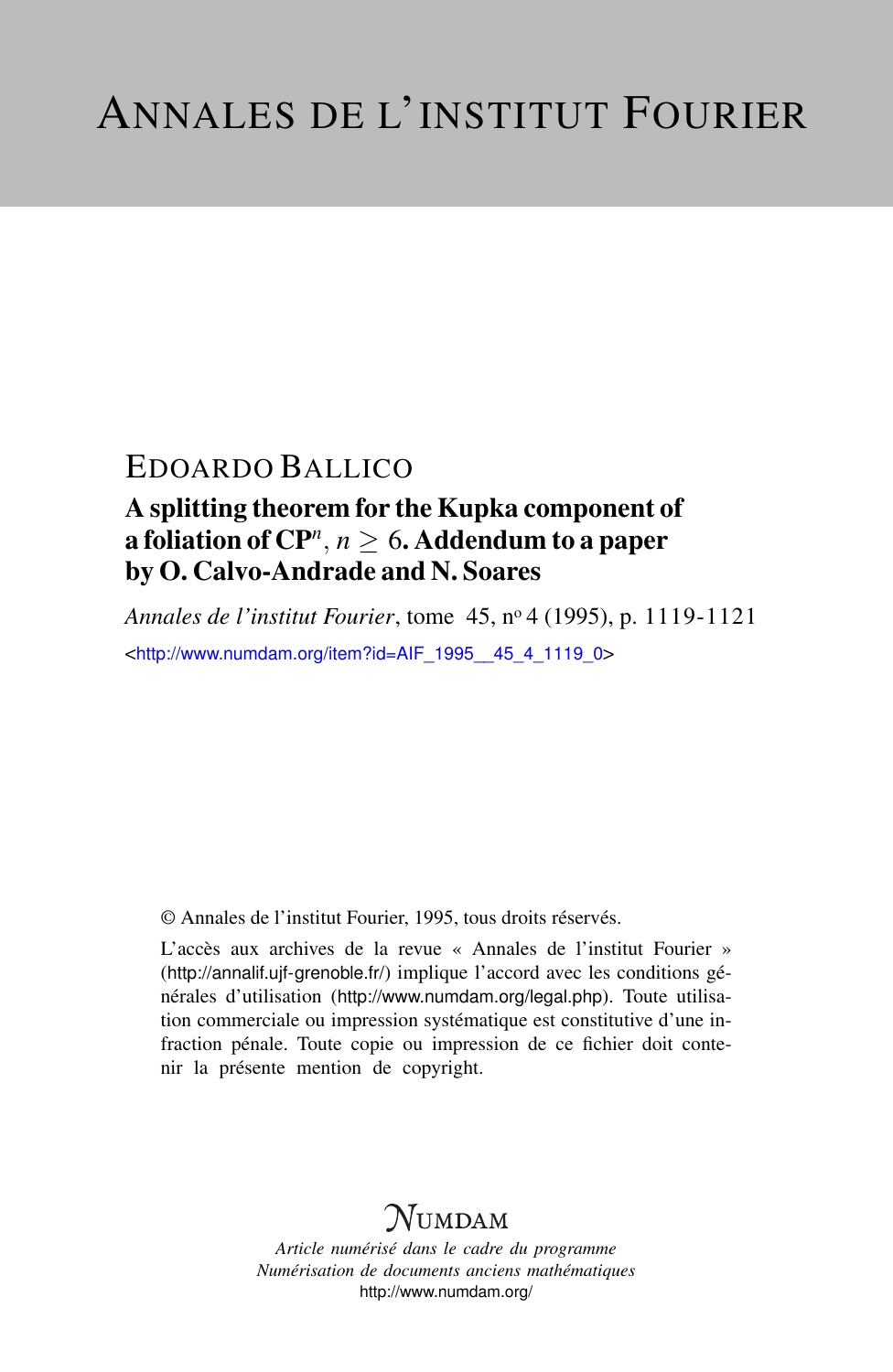### **A SPLITTING THEOREM FOR THE KUPKA COMPONENT OF A FOLIATION OF CP<sup>n</sup>,**  $n > 6$ **. ADDENDUM TO A PAPER BY 0. CALVO-ANDRADE AND N. SOARES**

### **by Edoardo BALLICO**

A codimension one singular holomorphic foliation  $F$  of  $\mathbb{C}P^n$  is given by  $\omega \in H^0(\mathbf{CP}^n, \Omega(k))$  (for some k) with  $\omega \neq 0$ ,  $\omega$  not vanishing on a hypersurface. The Kupka subset  $K(F) := \{P \in \mathbf{CP}^n : \omega(P) = 0, d\omega(P) \neq 0\}$ 0} of the singular set  $S(F) := \{ P \in \mathbf{CP}^n : \omega(P) = 0 \}$  of F has remarkable properties (e.g. if not empty it is a smooth submanifold of pure codimension 2 with strong stability properties with respect to deformations of *F).* For much more on this topic, see [GLM] and [CS]. Let  $K \neq \emptyset$  be a Kupka component of  $F$ , i.e. ([CS]) a connected component of  $K(F)$ . It was proved in  $|CL|$  that if  $K$  is a complete intersection, then  $F$  has a meromorphic first integral. Motivated by this result in [CS] it was conjectured and proved in some cases that every Kupka component is a complete intersection. Here we prove the following result.

THEOREM. — *Let F be a codimension 1 singular holomorphic filiation* of  $\mathbb{CP}^n$ ,  $n \geq 6$ , *induced by*  $\omega \in H^0(\mathbb{CP}^n, \Omega^1(k))$  and such that *the codimension 2 component of the singular set of F consists of a single*  $A$ <sup>2</sup> compact Kupka component K with deg $(K) \neq k^2/4$ . Then K is a complete *intersection.*

*Key words'.* Singular foliations - Codimension 1 foliations - Kupka component - Complete intersection - Unstable vector bundle - Rank 2 vector bundle - Splitting of a vector bundle — Meromorphic first integral. *Math. classification:* 58F18 - 14F05 - 14M07.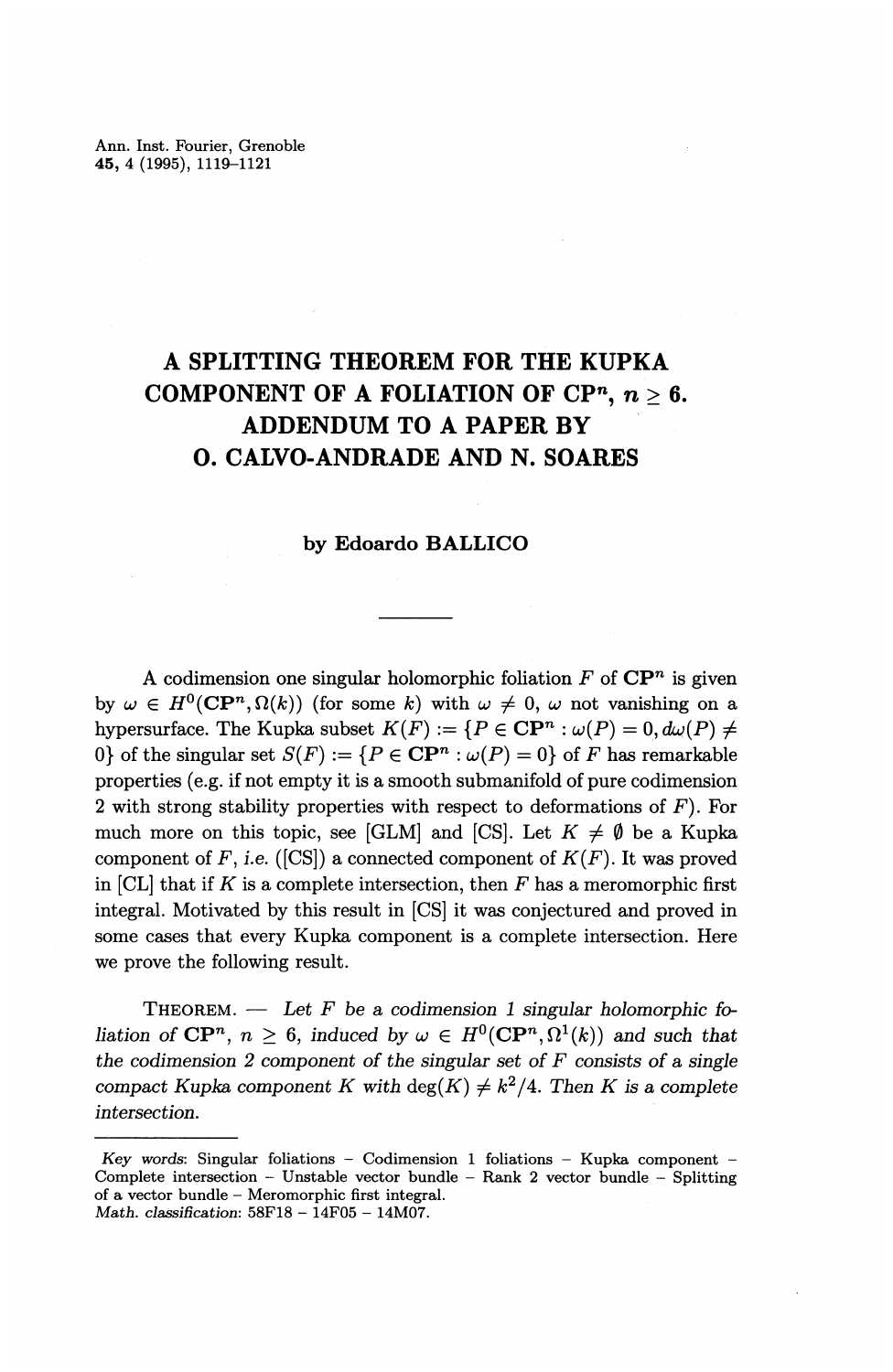#### 1120 EDOARDO BALLICO

The proof of this result uses in an essential way the results proven in [CS] and [GML]. We consider this paper as an addendum to [CS] and we invite the reader to turn to [GML] and [CS] for background, motivations, several results used here, and so on. For the results used on vector bundles and codimension 2 submanifolds of  $\mathbb{CP}^n$ , see [OSS], [FL] and [CS].

Assume that *F* is induced by  $\omega \in H^0(\mathbb{CP}^n, \Omega^1(k))$ . Let  $N_K$  be the normal bundle of K in  $\mathbb{CP}^n$ . By [CS], Corollary 3.5,  $N_K$  is the restriction  $E|K$  to  $K$  of a rank 2 vector bundle  $E$  on  $\mathbb{CP}^n$ .  $K$  is a complete intersection if and only if *E* is the direct sum of two line bundles ([OSS]). If  $n \geq 6$  every line bundle on  $K$  is the restriction of a line bundle on  $\mathbb{CP}^n$  (see [FL]). Hence, by a very nice result of Faltings ([F]) if  $n \geq 6$  and  $N_K$  is the direct sum of two line bundles,  $K$  is a complete intersection. By  $[CS]$ , Cor. 4.5 (2), we may assume  $k > 0$ . By [CS], Th. 3.4 (2) to prove our result we may distinguish two cases, according to the transversal type of *K.* First assume that the transversal type of *K* is given by  $\eta = pxdy - qydy$  with p, *q* positive relatively prime integers. Look at [GML], Th. 2.3 and its proof at page 321 (in particular the two lines before eq. (2.6)) and use that *K* is simply connected if  $n \geq 6$  ([FL], Cor. 6.3). The quoted result [GML], Th. 2.3, was the essential imput for the proof of [CS], Th. 3.4; then [CS], Th. 3.4, and the calculations in [CS], §4, on the applications of the Baum-Bott formulas to *K* gave the proof of [CS], Cor. 4.5. By [GML], page 321,  $N_K$  is in this case the direct sum of two line bundles. Hence our theorem is proved in this case. Now assume that the transversal type of *K* is given by proved in this case. Now assume that the transversal type of K is given by  $\eta = pxdy - qydy$  with  $p = q = 1$ . By [CS], Th. 4.2, we have  $\deg(K) = k^2/4$ . Hence our theorem is proved even in this case.

The author was partially supported by MURST and GNSAGA of CNR (Italy).

#### BIBLIOGRAPHY

- [CS] O. CALVO-ANDRADE, M. SOARES, Chern numbers of a Kupka component, Ann. Inst. Fourier, 44-4 (1994), 1237-1242.
- [CL] D. CERVAU, A. LINS, Codimension one foliations in  $\mathbb{CP}^n$ ,  $n \geq 3$ , with Kupka components, in: Complex analytic methods in dinamical systems, Asterisque (1994), 93-133.
- [F] G. FALTINGS, Ein Kriterium fur vollstandige Durchsnitte, Invent. Math., 62 (1981), 393-401.
- [FL] W. FULTON, R. LAZARSFELD, Connectivity in algebraic geometry, in: Algebraic Geometry, Proceedings Chicago 1980, Lect. Notes in Math. 862, Springer-Verlag  $(1981), 26 - 92.$